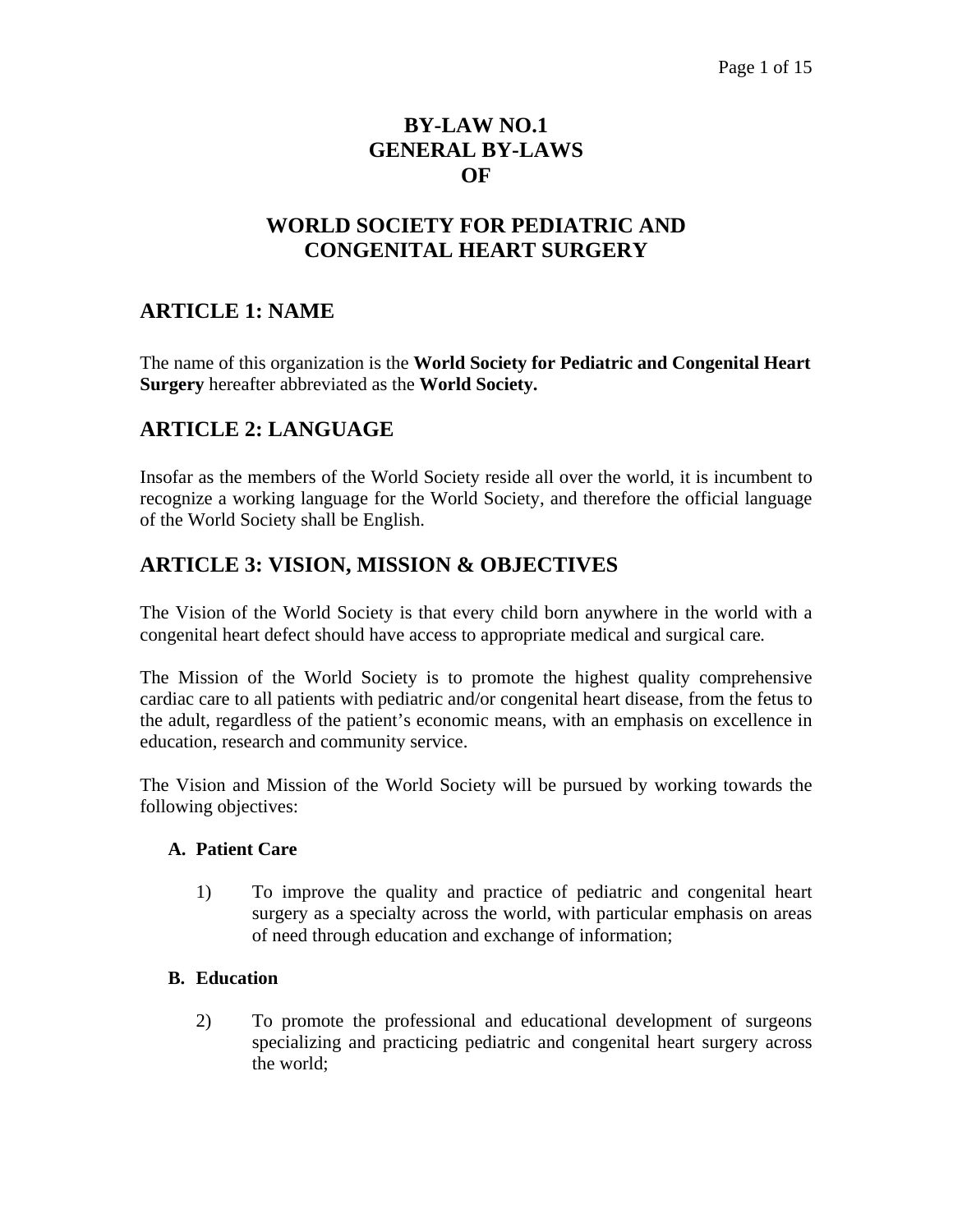- 3) To promote the dissemination of informational support to patients, parents of patients, families of patients, and health care professionals, working in collaboration with The International Society for Nomenclature of Paediatric and Congenital Heart Disease (ISNPCHD) (www.ipccc.net);
- 4) To develop global standards for the training and education of pediatric and congenital heart surgeons;
- 5) To develop global standards for the practice of pediatric and congenital heart surgery across the world;
- 6) To provide a forum for the respectful exchange of knowledge in the form of scientific meetings and publications across the world;

#### **C. Research**

- 7) To encourage basic and clinical research in pediatric and congenital heart surgery across the world with emphasis on long-term and regional outcomes;
- 8) To organize and maintain a global database on operations and outcomes built upon extant continental databases;

#### **D. Community Service**

- 9) To promote the development of the World Society for Pediatric and Congenital Heart Disease, working in collaboration with pediatric and congenital cardiologists, anesthesiologists, intensivists, nurses, and all other interested physicians and allied health care professionals;
- 10) To promote collaboration across medical and surgical subspecialties;
- 11) To maintain an accurate database of pediatric and congenital heart surgeons and programs across the world and facilitate mentorship between surgeons and centers;
- 12) To facilitate fundraising across the world for pediatric and congenital heart surgery in order to achieve its goals, particularly in areas of need;
- 13) To sensitize governments and public organizations of the necessity to support and adequately fund pediatric and congenital heart surgery programs across the world;
- 14) To interact and cooperate with existing continental organizations in the pursuit of its mission and its objectives;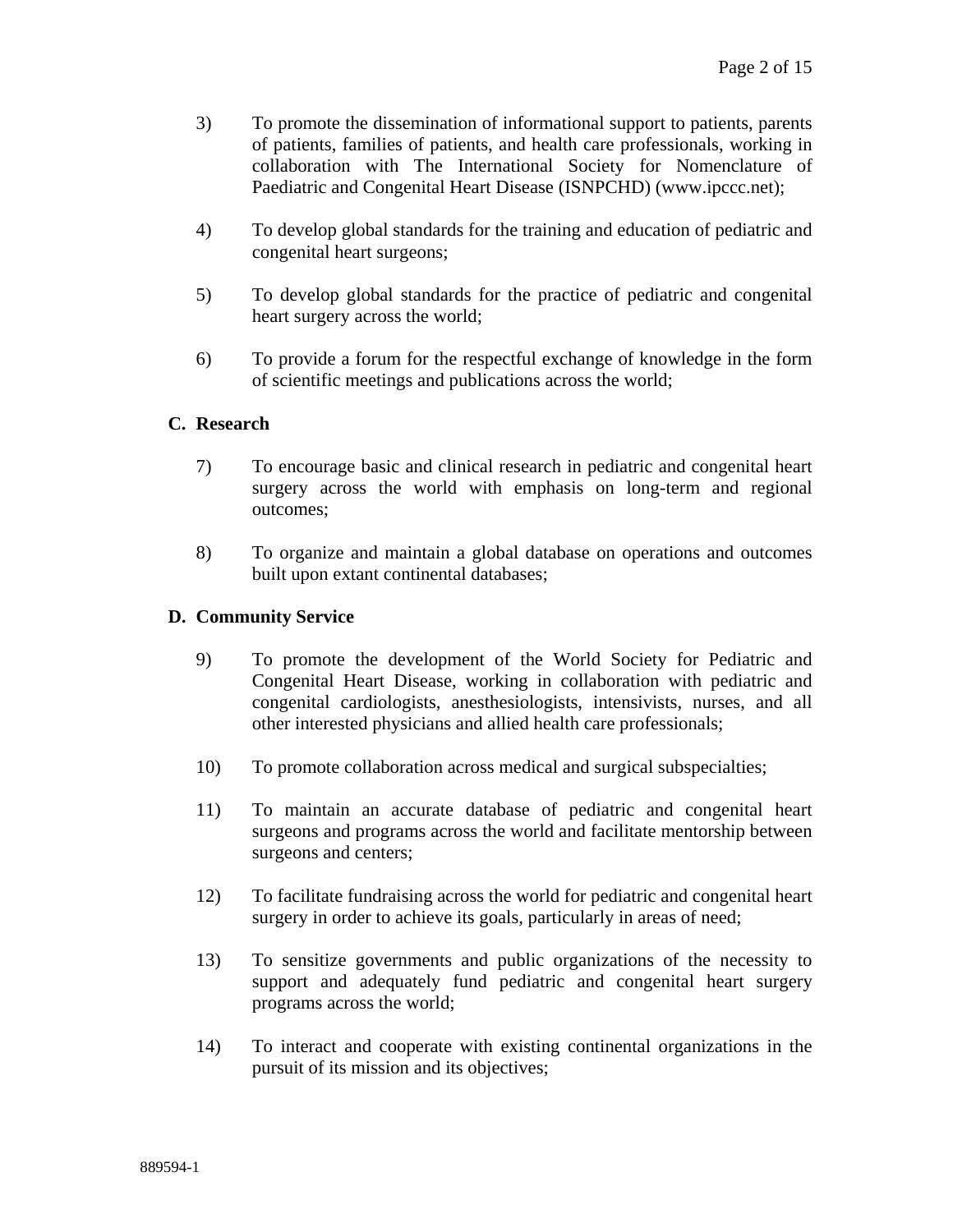15) To provide professional advice to global organizations regarding issues pertaining to pediatric and congenital heart surgery.

The objects of the World Society are: (a) to promote the provision of appropriate medical and surgical care for patients with one or both of pediatric or congenital heart disease, including through the promotion of professional development of surgeons practicing pediatric and congenital heart surgery, and the exchange of information among health care professionals in this field; and (b) to receive funds and to use and maintain same for the carrying out of such objects.

### **ARTICLE 4: INCORPORATION & HEAD OFFICE**

The World Society shall be incorporated in Canada and maintain a head office in Montreal, Québec, Canada. The World Society may have additional offices elsewhere in Canada or outside Canada from time to time as determined by its Board of Directors.

### **ARTICLE 5: MEMBERSHIP**

Although the World Society is founded by pediatric and congenital heart surgeons, it will be open for membership to all cardiac surgeons, physicians, and allied health care professionals from anywhere in the world who practice and/or have an interest is in the field of Pediatric and Congenital Heart Surgery and related specialties dealing with congenital and/or pediatric heart malformations. Residents and fellows in cardiac surgery and/or pediatric and congenital heart surgery may become Junior Members. The membership shall be unlimited.

#### **SECTION 1: TYPES OF MEMBERSHIP**

There will be 5 types of membership: active, senior, honorary, associate and junior. Furthermore, anyone who became a member prior to or at the Inaugural Meeting of the World Society in 2007 (at which time the World Society was an unincorporated association) and pays their founding dues will be acknowledged as a **Founding Member**  of the World Society.

**SECTION 2: Active membership** will be granted to cardiac surgeons who practice pediatric and congenital heart surgery anywhere in the world, who have fulfilled the membership requirements and who pay the annual dues.

**SECTION 3: Senior membership** will be automatically granted to any active member or associate member in good standing who reaches the age of seventy. It may also be granted to a younger member only if unable to practice because of disability.

**SECTION 4: Honorary membership** shall be conferred by the Board of Directors to individuals who have made distinguished and exceptional contributions to the advancement of Pediatric and Congenital Heart Surgery globally. Individuals that were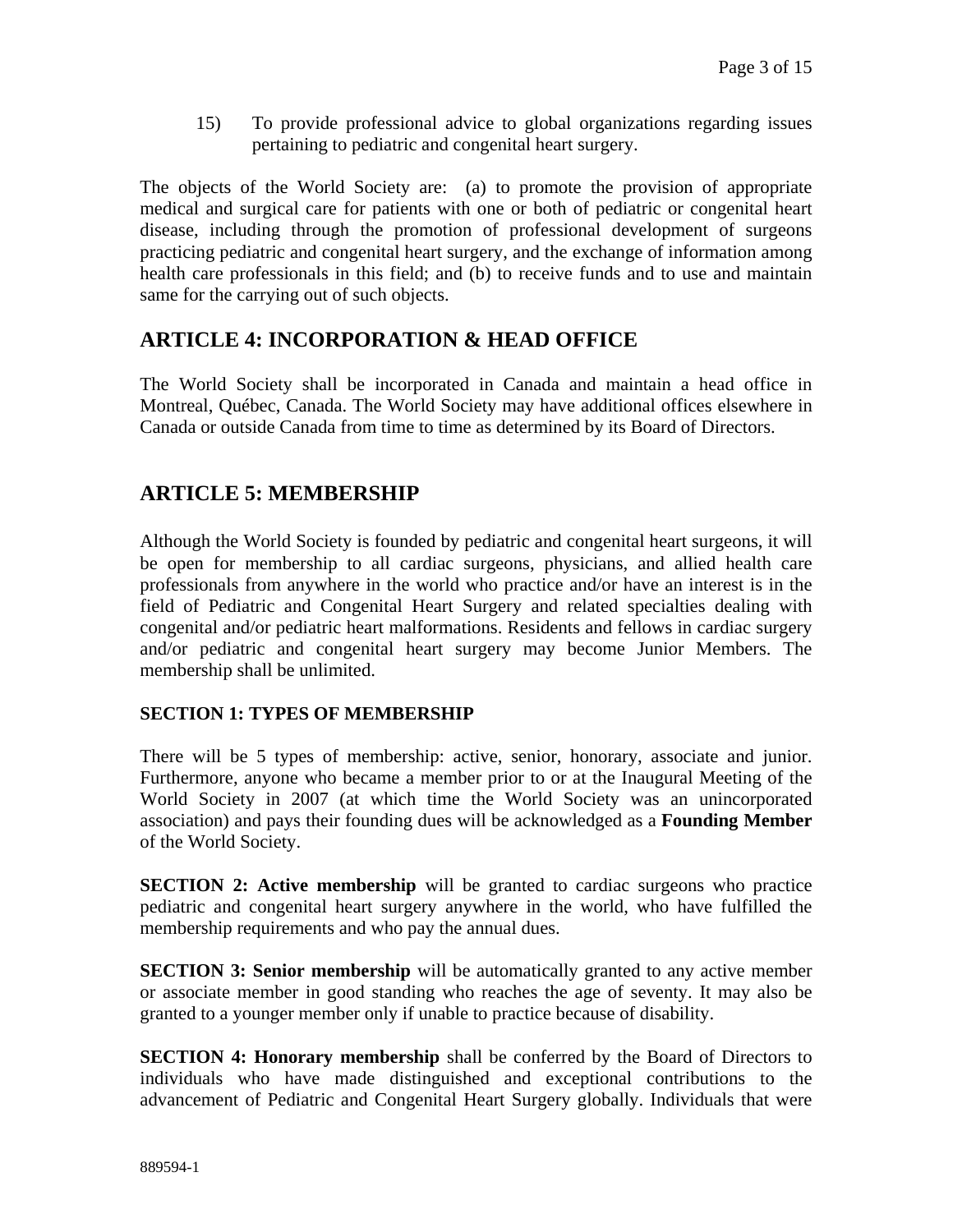selected as Honorary Members prior to at the Inaugural Meeting of the World Society in 2007 (at which time the World Society was an unincorporated association) will be acknowledged as Honorary Founding Members.

**SECTION 5: Associate membership** may be granted to individuals in associate specialties such as pediatric cardiology, pediatric cardiac intensive care, pediatric cardiac anesthesia, pediatric perfusion, adult congenital cardiology, heart failure specialists that treat patients with pediatric and/or congenital heart disease, pediatric or congenital cardiac nurses and ultrasonographers, and other deserving individuals not among the previously mentioned specialties whose work is related to patients with pediatric and/or congenital heart disease.

**SECTION 6: Junior membership** may be granted to trainees (fellows or residents) in cardiac surgery and/or in pediatric and congenital heart surgery prior to obtaining certification and/or starting practice.

**SECTION 7: Change in membership category.** A member at a particular time of a certain category of membership may become a member under a different category. By way of example, Junior members may become Active or Associate members, and Active members may become Senior members at the age of seventy (70) or (subject to approval by the Board of Directors and membership) Honorary members.

**SECTION 8: Candidates for membership** must send to the World Society office a duly filled out application form, and seconded by no less than two Active, Senior or Honorary members. This application must be sent at least three months prior to the Annual meeting. The Membership Committee under the leadership of its Chairman will screen the applicants and recommend appropriate candidates for membership to the Board of Directors who will then approve the membership. The candidates for membership will then be presented and ratified at the Annual meeting of the World Society. Exceptionally at the Inaugural Meeting of the World Society in 2007 (at which time the World Society was an unincorporated association), the Founding Members were presented and acknowledged.

**SECTION 9: Membership dues** shall be paid by Active, Founding, Associate and Junior members. Senior and Honorary members do not pay membership dues. The amount of membership dues are decided by the Board of Directors of the World Society, and shall be the same for all categories of membership required to pay dues.

**SECTION 10: Membership obligations** include providing accurate contact information, an exact address of practice, accurate academic affiliations, prompt payment of annual dues and involvement in the affairs of the World Society. Failure to pay the annual dues for 2 consecutive years and failure to attend the official meetings of the World Society for 3 consecutive times will be considered resignation from the World Society.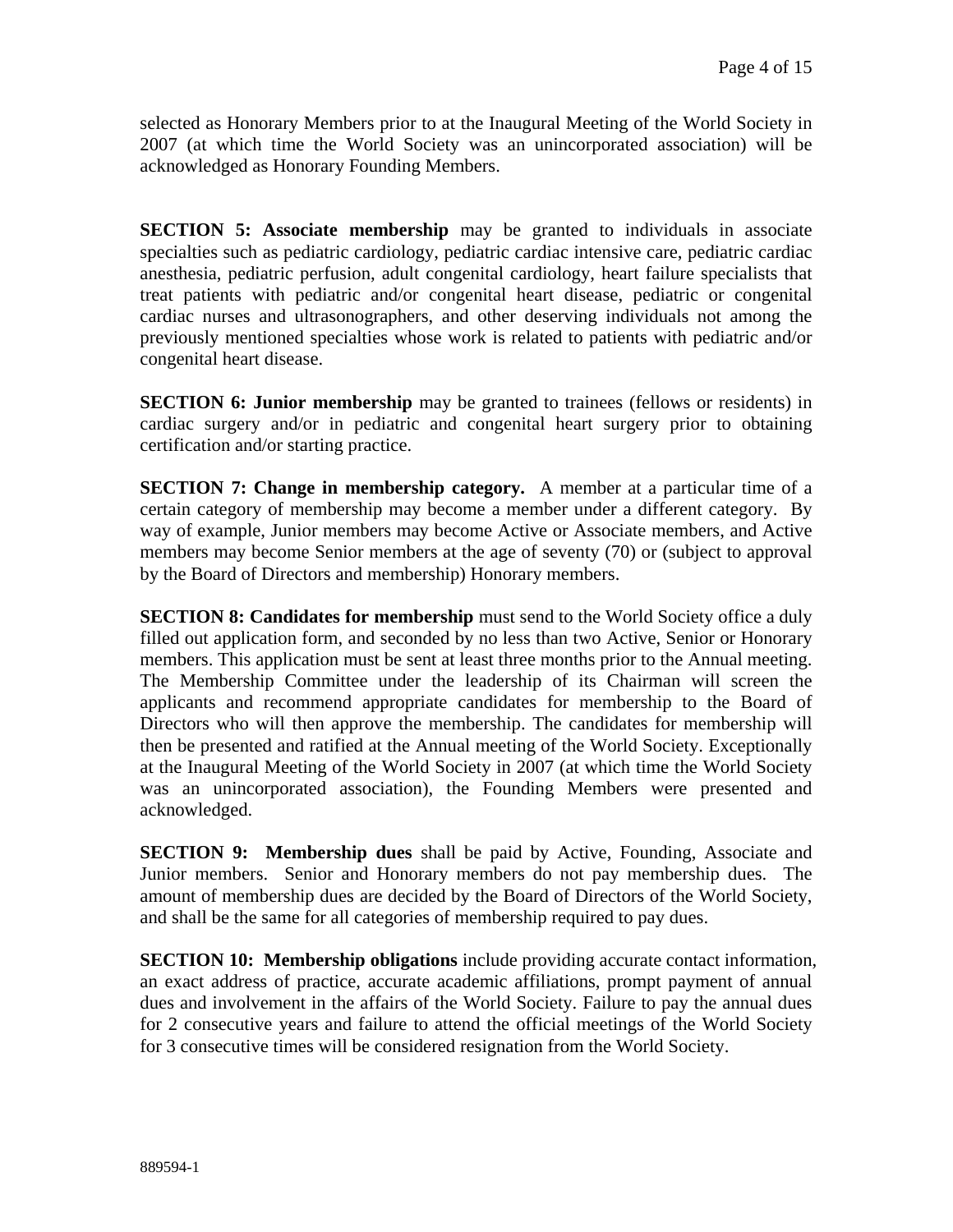**SECTION 11: Voting Rights.** Active Members, Founding Members and Honorary Members, present at any meeting of the members, shall each be entitled to one (1) vote on any matter or business submitted to such meeting. Other categories of members shall not be entitled to vote at such meetings.

**SECTION 12: Resignation** as a member of the World Society shall be deemed to have occurred, and the individual in question shall be deemed to no longer be a member, in the event that any one or both of the following occurs: (i) the member fails to pay membership dues for two (2) consecutive years, or (ii) the member fails to attend three (3) consecutive Annual meetings of the World Society. A member may withdraw as a member by simple notice to the World Society, but shall not be entitled to a refund of any membership dues.

# **ARTICLE 6: BOARD OF DIRECTORS**

The Board of Directors of the World Society shall also be called **The Governing Council** and shall be composed of the President, First Vice-President, Second Vice-President, Secretary, Treasurer, Executive Director, Editor and four (4) Directors (Councilors) per continent (Africa, Asia, Europe, North America (and the Caribbean), South America (and Central America) and one (1) Director (Councilor) from Australia and Oceania. Additionally, each member of the Council must be an Active, Founding or Senior member of the World Society. The members of the Council must be nominated by the Nominating Committee and approved by the membership. Quorum for Governing Council meetings shall be 13. All members of the Governing Council have equal voting rights and decisions are made by a majority by vote of those present. The Governing Council must meet at least once a year. The Governing Council shall have an Executive Committee, which will be composed of the Officers of the World Society and an additional member of the Governing Council from each continent selected by the President.

Notwithstanding that various regions of the world are represented among the Directors as referred to above, all members with a right to vote shall vote for the entire Board of Directors (i.e., specific directors shall not be elected by a certain group of members).

The applicants for incorporation (of which there are seven) referred to in the World Society's Application for Incorporation under Part II of the Canada Corporations Act shall be the first Directors of the World Society whose term of office shall continue until their successors are duly elected or their election confirmed at the first annual meeting of the members of the World Society. The term of office of all Directors (including the first Directors whose election have been confirmed) shall be for a period of four years, the whole in accordance with and subject to the provisions hereof.

In order to remain as Directors, the first Directors of the World Society referred to in the World Society's Application for Incorporation under Part II of the Canada Corporations Act shall be required to have their appointment as Directors reconfirmed at the First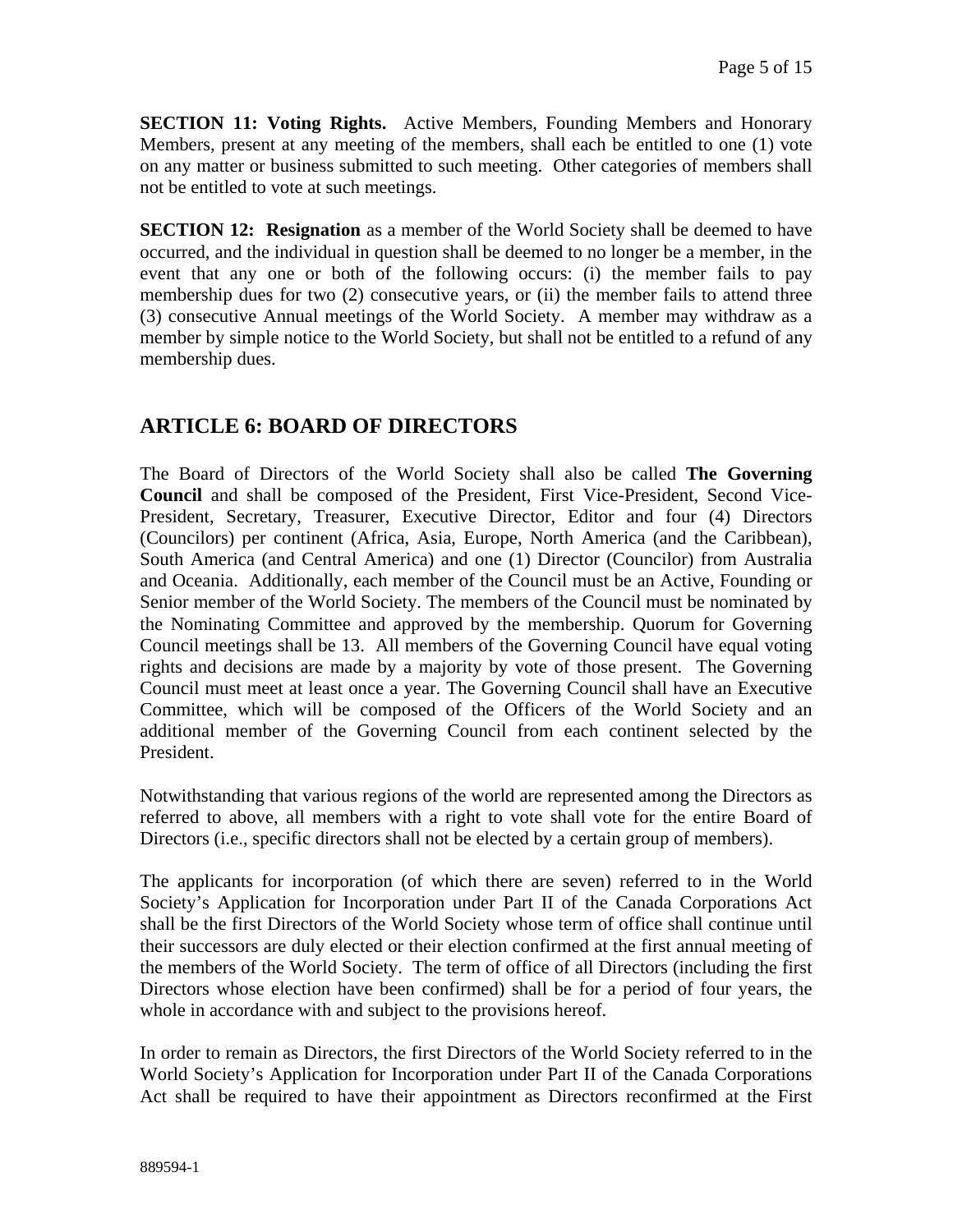Annual Meeting of the members held after the incorporation of the World Society. At said meeting, the members shall appoint a slate of Directors that is in accordance with the first paragraph of this Article 6, and the members will be asked to include in such slate of Directors said first Directors, and the term of all Directors shall then be as hereinafter set forth.

Members of the Governing Council cannot be less than eighteen (18) years of age, must be individuals and must have the capacity under law to contract.

The terms for the members of the Governing Council are four (4) years. Starting with the Annual meeting of members to be held at the Third Scientific Meeting of the World Society (presently scheduled to be held on June 23 to 26, 2011 in Istanbul, Turkey), new Directors will be elected in a staggered fashion on a rotation basis per region, with one new Director per year (and with the longest serving Director who is not an Officer, not to be reappointed or re-approved as a Director) to assure continuity. Upon the incorporation of the World Society, time previously served as a Director of World Society while it was an unincorporated association, will be taken into account when calculating the terms of Directors of the incorporated World Society. Directors whose term has expired will hold their position until a new Director has been named in their place. Notwithstanding the foregoing, the members can vote to remove a Director prior to termination of his or her term due to such Director not having performed his or her duties adequately.

Members of the Governing Council must participate in the affairs of the Governing Council, and must be in good standing by paying annual dues, attending an officially designated World Society meeting at least every two years, and attending a Governing Council meeting at least once every two (2) years. Inability to attend Governing Council Meetings must be communicated to the World Society.

Subject to the next paragraph, notice of a meeting of the Governing Council shall be provided by the President, or on the instructions of the President, by the Executive Director, Secretary or Manager of the World Society, no less than three (3) months prior to such a meeting. Agenda for such a meeting shall be provided no less than one (1) month prior to such a meeting.

At such meetings, the Directors in attendance shall meet together in each other's physical presence. However, it is permitted for a meeting of the Governing Council to be held by teleconference, in which case notice for such a meeting shall be provided by the President, or on the instructions of the President by the Executive Director, Secretary or the Manager of the World Society, no less than thirty (30) days prior to such a meeting, and agenda for such a meeting shall be provided no less than ten (10) days prior to such a meeting.

The Governing Council shall be the governing body of the World Society, and shall have full power to manage all affairs of the World Society.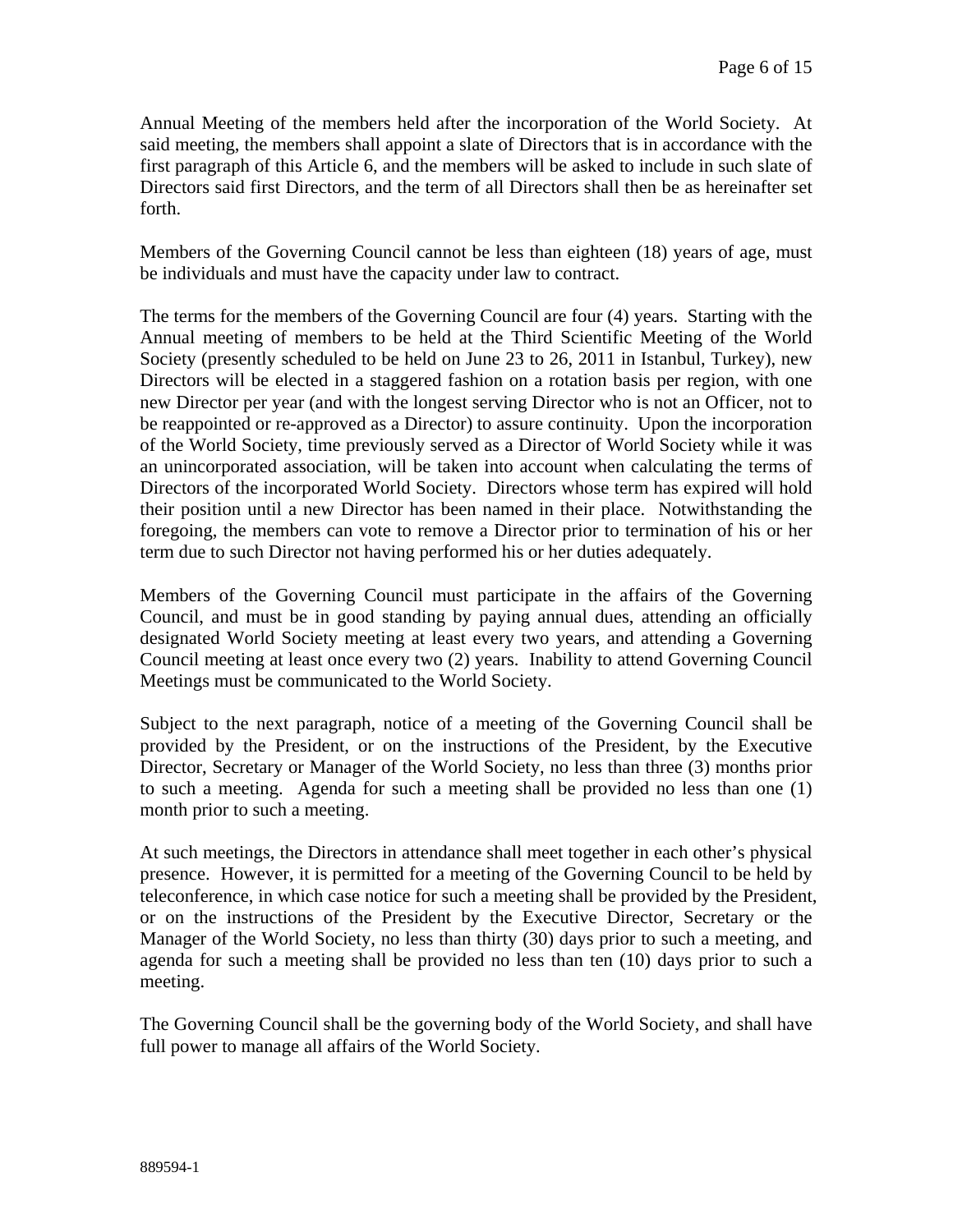### **ARTICLE 7: OFFICERS**

The Officers of the World Society must be nominated by the Nominating Committee and approved by the Governing Council. The Officers of the World Society shall be the President, First Vice-President, Second Vice-President, Secretary, Treasurer, Editor and Executive Director. The President, First Vice-President and Second Vice-President must be from different continents. There are no such restrictions for the positions of Secretary, Treasurer, Editor and Executive Director. Subject to the approval of the members, as referred to at Article 6, the Officers of World Society shall be members of the Governing Council. The Officers of the World Society and an additional member per continent shall compose the Executive Committee of the World Society, which shall be responsible for setting of the time, place and agenda of the Governing Council meetings. All Officers must be Active, Founding or Senior members.

**SECTION 1: The President** shall be the Chief Executive Officer of the World Society. The President shall preside over and organize the Annual Business meeting of the World Society, and all the meetings of the members, of the Governing Council and of the Executive Committee of the World Society. In addition to designating the Chairs of the standing Councils and Committees of the World Society, the President may, upon approval of the Executive Committee, appoint ad hoc committees he/she seems appropriate to further the goals and mission of the World Society. Such ad hoc committees shall act in an advisory capacity only and may not exercise any powers that rest with the President or the Governing Council. The President shall be a member of all the Councils and Committees. The President shall be the official representative of the World Society and shall be responsible for the dissemination of information to members. The President may certify documents of the World Society as having been issued by it.

**SECTION 2: the First Vice-President** shall assist the President as requested or needed. The First Vice President shall assume the duties of the President if the latter is incapable or unable to do so. The First Vice-President shall be an ex-officio member of all the Councils and Committees in which he is not already a voting member. The First Vice-President shall become President if he/she so desires upon completion of the terms of office and upon approval of the Governing Council.

**SECTION 3: the Second Vice-President** shall assist the President and the First Vice-President as requested or needed. The Second Vice-President shall assume the duties of the First Vice-President if the latter is incapable or unable to do so. The Second Vice-President shall become the First Vice-President President upon completion of the terms of office and upon approval of the Governing Council.

**SECTION 4: the Secretary** shall facilitate the work of the President, the Executive Committee and the Governing Council and will ensure that minutes are recorded for the meetings of the Executive Committee, the Governing Council and the general business meeting of the World Society. Under the direction of the President and the Executive Committee, the Secretary shall facilitate the workings of the various standing councils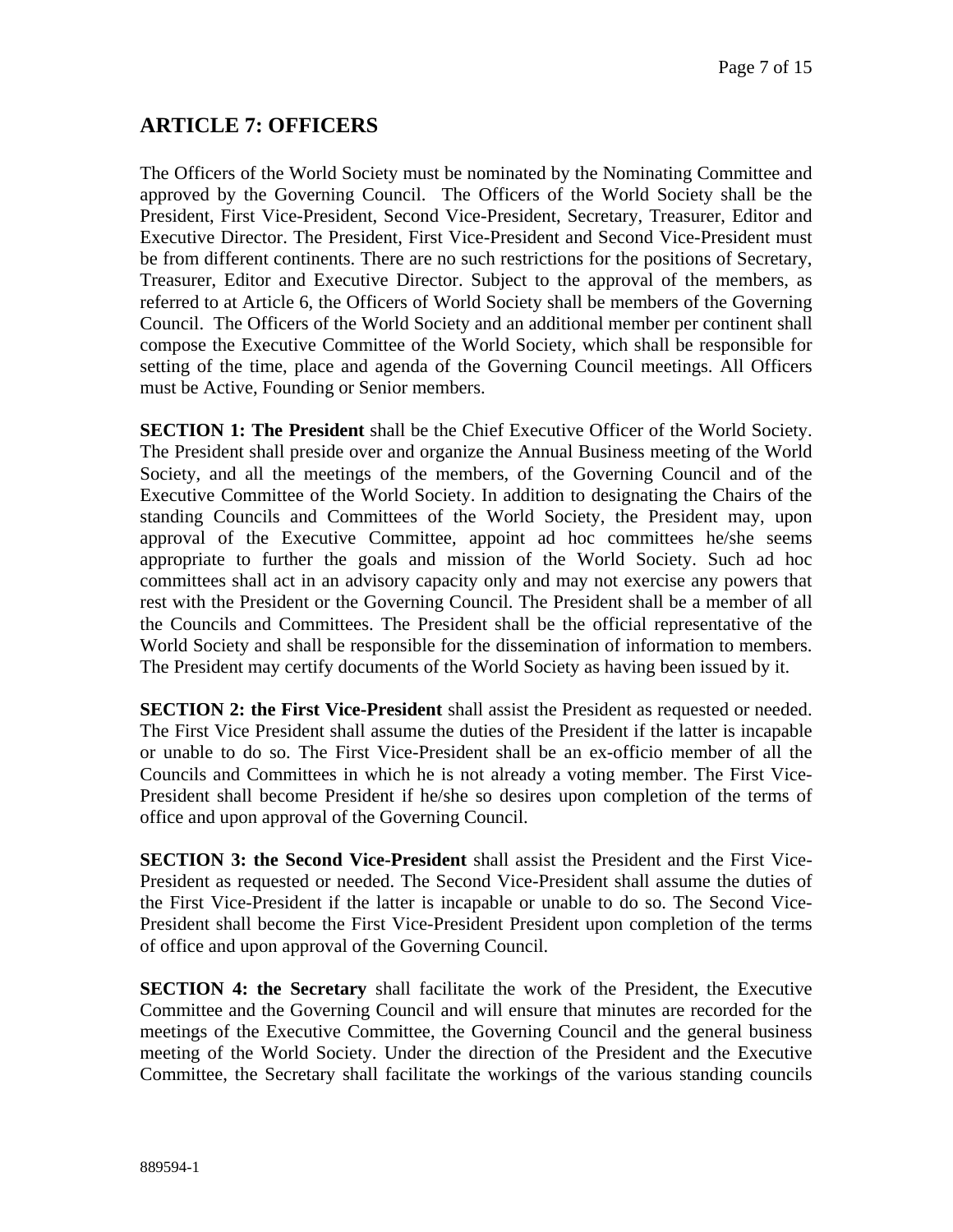and committees. The Secretary shall be an ex-officio, non-voting member of all standing councils and committees in which he is not already a regular voting member.

**SECTION 5: the Treasurer** under the direction of the President and the Executive Committee shall supervise the financial affairs of the World Society. The Treasurer shall approve payment of all bills and shall countersign all checks exceeding an amount to be determined by the Executive Committee. In the absence of the Treasurer, checks shall be countersigned by the President, the Executive Director or the Secretary of the World Society. Financial records and bank accounts shall be maintained under the direction of the Executive Director, who shall provide information and documentation for audit by an independent certified public accountant. The Executive Director shall provide the Treasurer with an annual report for presentation to the membership at the general business meeting of the members of the World Society. In the event the Treasurer is unable to fulfill the functions of his/her office, either the President, the Executive Director or the Secretary may assume these duties.

**SECTION 6: the Editor** shall be the Editor of the World Journal for Pediatric and Congenital Heart Surgery, the official scientific publication of the World Society. The Editor shall be appointed by the Governing Council and approved by the members.

**SECTION 7: the Executive Director** shall be the Chief Operating Officer of the World Society and shall be appointed by the Governing Council. The Executive Director shall be responsible for all operations of the World Society under the direction of the Governing Council. The Executive Director shall be an ex-officio member of all the Councils and Committees in which he is not already a voting member. The Founding President will also serve as Founding Executive Director.

**SECTION 8: Officers of the World Society** can be removed by the Governing Council prior to termination of their terms only for failure to perform their duties adequately. Officers can submit a resignation to the President or Executive Director if they wish to resign prior to the end of their term.

Meetings of the Executive Committee are called by the President or Executive Director, and they are chaired by the President. Notice for meetings should be no less than thirty (30) days, and notice for meetings by teleconference should be no less than seven (7) days. Quorum for such meetings should be six (6), and must include the President, First Vice-President, Secretary and Executive Director. All members of Executive Committee have equal voting rights and decisions are made by a majority vote of those present. In the event of a tie, the President shall be entitled to vote a second time and that shall be the deciding vote.

### **ARTICLE 8: TERMS OF OFFICE**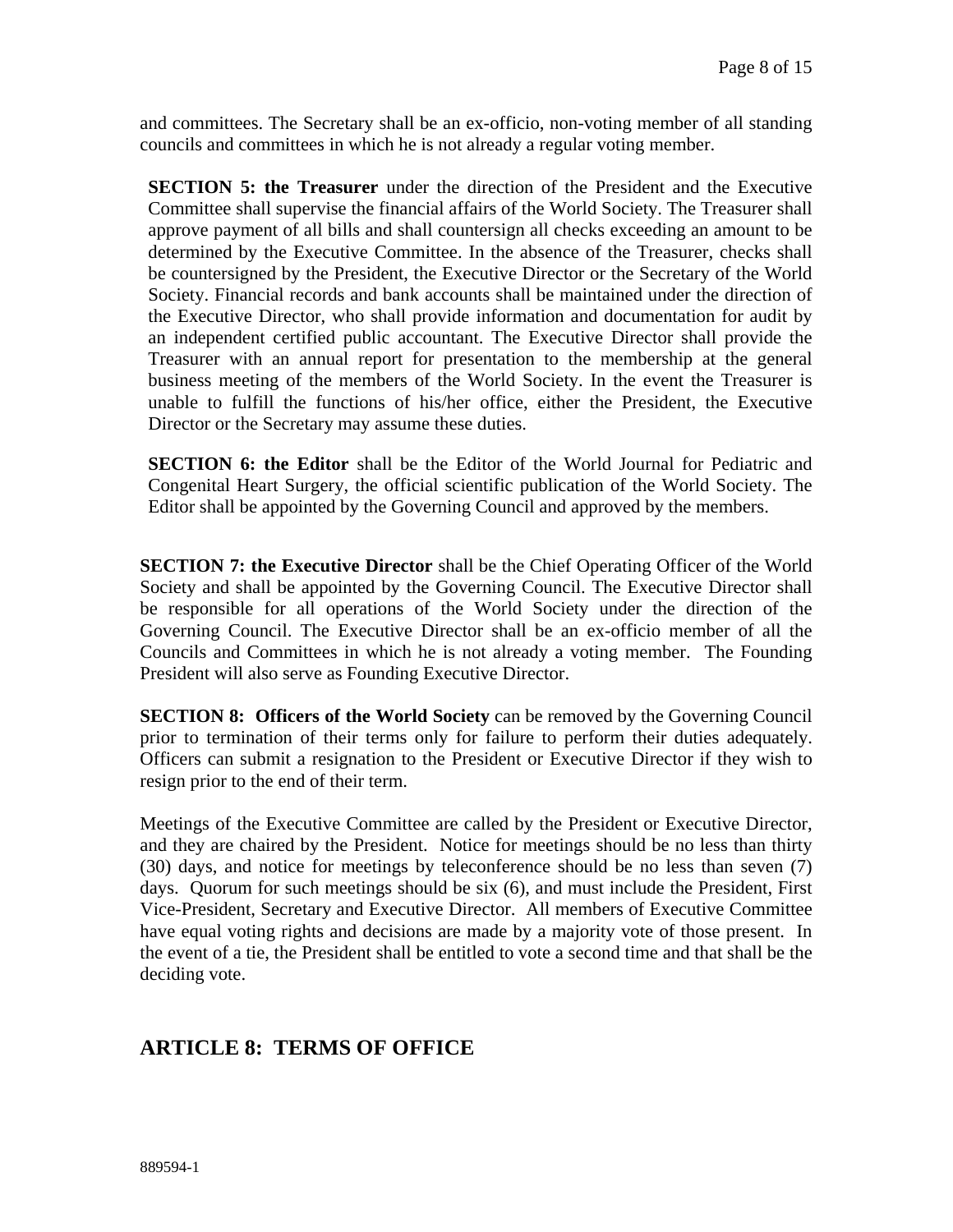The initial terms of office for the Founding Officers shall be four years from the Inaugural Meeting of the World Society in 2007 (at which time the World Society was an unincorporated association). This initial term is set in order to allow for the proper establishment and initial growth of the World Society. After this initial exceptional four (4) year term of office, the following terms of office shall come into effect:

**SECTION 1: the President** shall serve a non-renewable two-year term starting at the conclusion of the Annual Business meeting of the members of the World Society that takes place during a biennial Scientific Meeting**.** The President may not hold any other position of Officer of the World Society with the exception of Executive Director, Editor or Historian. Upon the termination of office, the Immediate Past President will join the Nominating Committee. The Founding President will remain the Executive Director upon termination of office of Presidency.

**SECTION 2: the First Vice-President** shall serve a non-renewable two-year term starting at the conclusion of the Annual Business meeting of the members of the World Society that takes place during a biennial Scientific Meeting. Upon termination of office the First Vice-President may accede to the position of President should him/her so desires.

**SECTION 3: the Second Vice-President** shall serve a non-renewable two year term starting at the conclusion of the Annual Business meeting of the members of the World Society that takes place during a biennial Scientific Meeting. Upon termination of office the Second Vice-President may accede to the position of First Vice-President should him/her so desires.

**SECTION 4: the Secretary** of the World Society shall be appointed to a four-year term, renewable once.

**SECTION 5: the Treasurer** of the World Society shall be appointed to a four-year term, renewable once.

**SECTION 6: the Executive Director** of the World Society shall be appointed to a variable term by mutual agreement with the Governing Council of the World Society. The Founding President will remain the Executive Director upon termination of office of Presidency.

**SECTION 7: the Editor** of the World Society shall be appointed to an initial term of 5 years renewable to a variable term subsequently by mutual agreement with the Governing Council.

**SECTION 8: the chairs and members of the Councils and Committees** shall be appointed to a four-year term on a rotation basis (unless otherwise indicated at Article 9).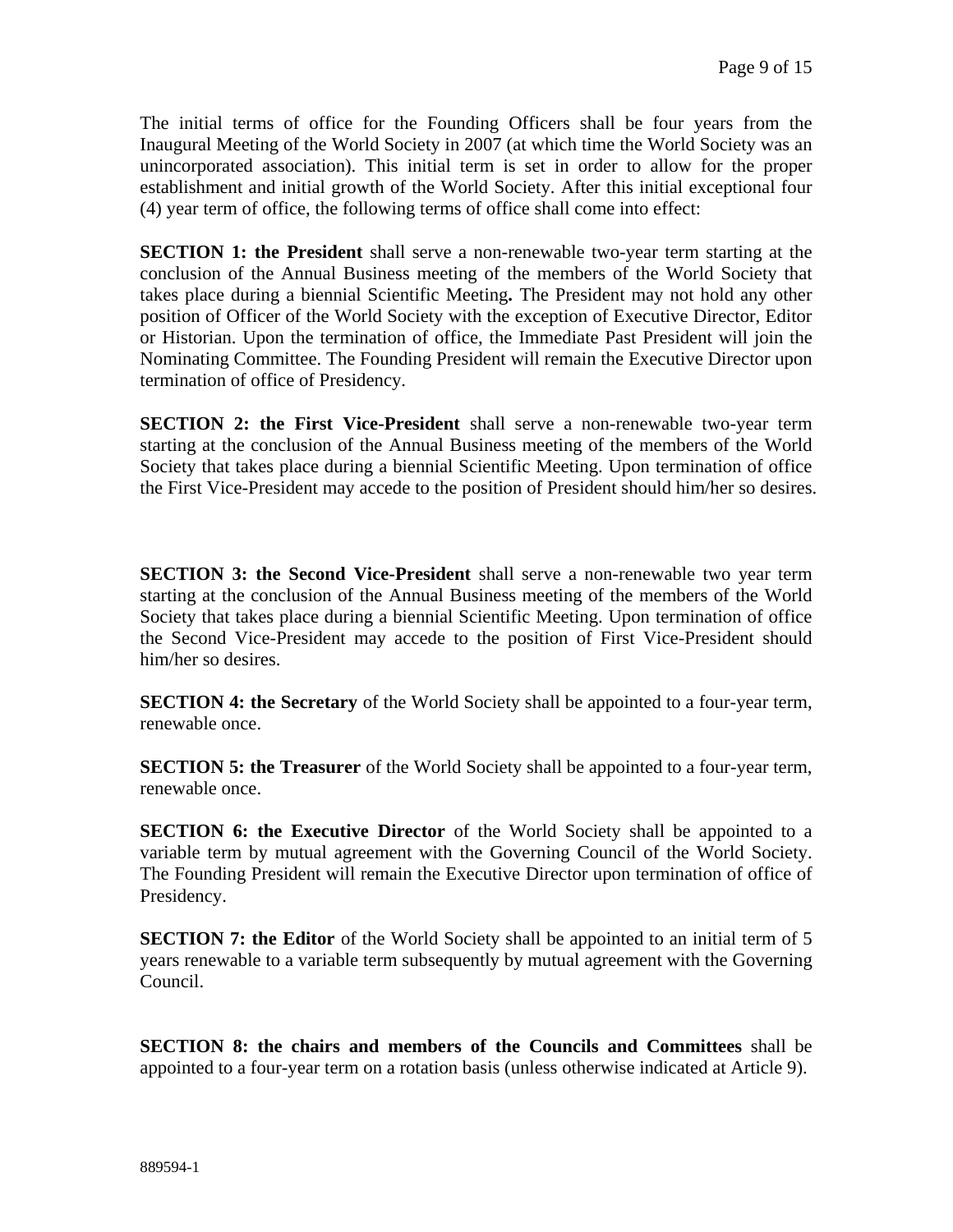## **ARTICLE 9: COMMITTEES**

In addition to the Governing Council the World Society will have several Councils and Committees. These are the following:

**Constitutional Council Global Council on Training and Education Standards Global Council on Pediatric and Congenital Heart Surgery Services Executive Committee Membership Committee Program Committee Nominating Committee Database Committee Publications Committee Fundraising Committee** 

**SECTION 1: the Constitutional Council of the World Society** was composed of members from all continents including the initial officers of the World Society. The Constitutional Council was charged with writing and debating the Constitution of the World Society. The Constitutional Council was also charged with writing the By-Laws of the World Society in force upon incorporation. Furthermore, until the first meeting of the Governing Council while the World Society was an unincorporated association, the Constitutional Council managed the affairs of the World Society. At the first Joint Meeting of the Constitutional Council and the Governing Council in 2007 (while the World Society was an unincorporated association), the power to manage the affairs of the World Society was formally transferred from the Constitutional Council to the Governing Council. Upon incorporation of the World Society, the Constitutional Council ceased to exist.

**SECTION 2: the Global Council on Training and Education Standards** shall be responsible for establishing global standards for training in Pediatric and Congenital Heart Surgery. It shall also be responsible for establishing global education objectives during training and with respect to maintenance of competence for the practicing pediatric and congenital heart surgeon. **The Global Council on Training and Education Standards** will work to collaborate and to coordinate its standards and objectives with existing continental organizations working to establish similar standards. The ultimate goal is to establish global portability for the precious commodity that is the highly skilled pediatric and congenital heart surgeon. This portability will facilitate the provision of services is areas of dire need of pediatric and congenital heart surgeons.

**SECTION 3: the Global Council on Pediatric and Congenital Heart Surgery Services** shall be responsible for assessing the current distribution of Pediatric and Congenital Heart Surgery services across the world. It shall be responsible for creating a comprehensive global plan for establishing a network of continental and regional hub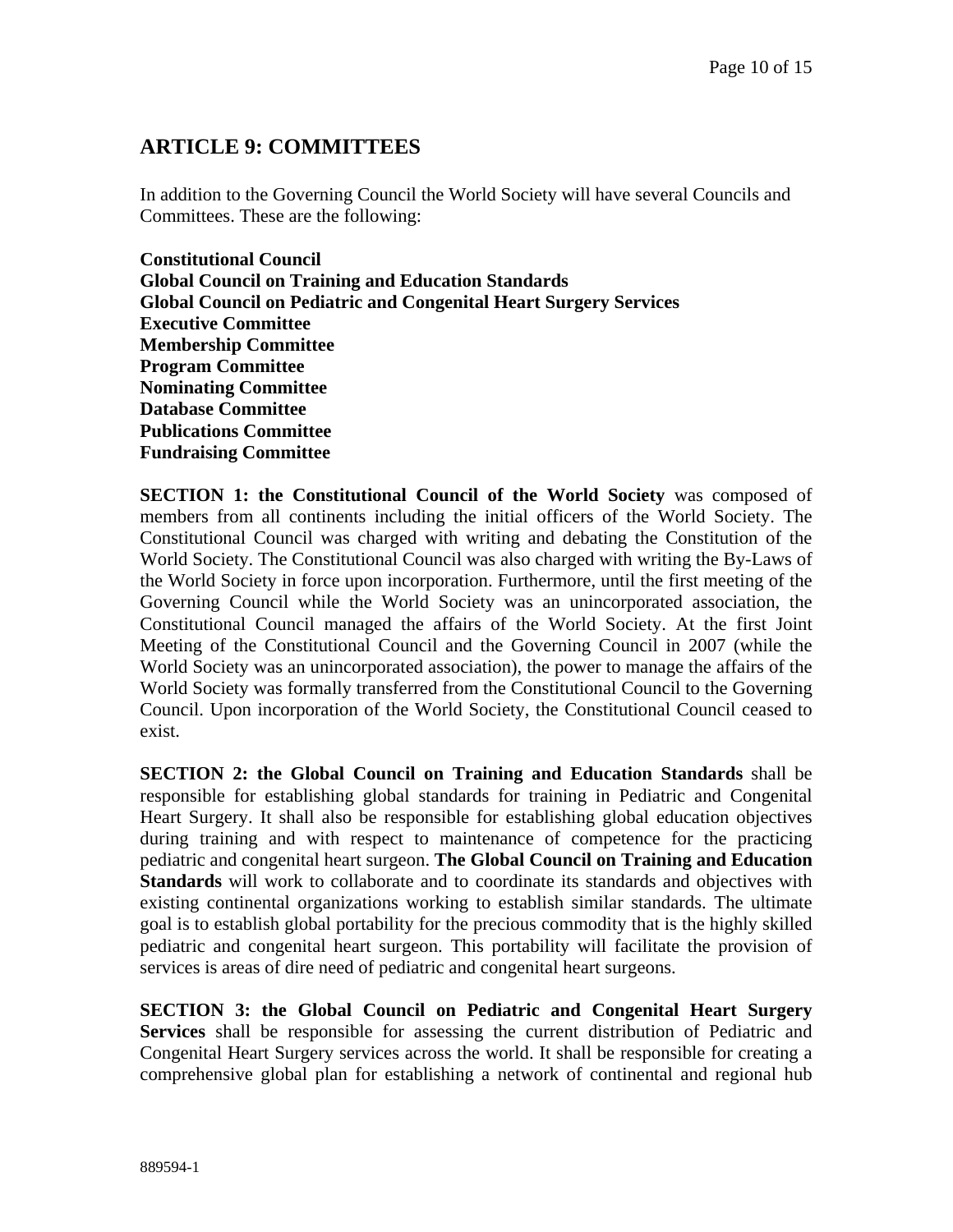centers with well-defined responsibilities for training, education, support and services to patients. This will set the foundation for the World Society fulfilling its central mission.

**SECTION 4: the Executive Committee** of the Governing Council of the World Society shall be composed of the Officers of the World Society and an additional member of the Governing Council from each continent nominated by the President. The Executive Committee shall meet at a time and place as called by the President or by three others among its members. Quorum for such meetings should be six (6), and must include the President, First Vice-President, Secretary and Executive Director. The Governing Council can vote to remove a member of the Executive Committee prior to termination of his or her term due to such member of the Executive Committee not having performed his or her duties adequately.

**SECTION 5: the Membership Committee** shall consider all applications for membership and report its recommendations to the Governing Council of the World Society. The Membership Committee is responsible for researching pertinent information on a specific candidate. However, it shall be the responsibility of the candidate for membership to ensure that all pertinent information needed for the application reaches the World Society offices. The Membership Committee also shall oversee the recruitment of new members. The Membership Committee shall be composed of one to two members per continent in addition to the President, the Executive Director and the Secretary of the World Society. The Chair of the Membership Committee shall be designated by the President and approved by the Executive Committee.

**SECTION 6: the Program Committee** shall arrange, with instructions from the Governing Council and/or Executive Committee of the World Society the scientific program for the meetings of the World Society. The membership of the Program Committee shall consist of at least one but no more than three members per continent in addition to the President, First Vice-President, the Executive Director and Secretary of the World Society. The President shall designate a Chair of the Program Committee, which shall be approved by the Governing Council.

**SECTION 7: the Nominating Committee** shall prepare the slate of nominees for Officers of the World Society and for members of the Governing Council. The last four living Presidents, First Vice-Presidents and Second Vice-Presidents, and Executive Directors of the World Society shall compose the Nominating Committee. The Chair of the Nominating shall be the most senior Past President.

**SECTION 8: the Database Committee** of the World Society is to work towards the creation of a Global Database for Pediatric and Congenital Heart Surgery. This goal shall be achieved in cooperation with existing continental databases and other societies. The Database Committee shall be composed by one to three members per continent in addition to the President, First Vice-President and Secretary of the World Society. The Chair of the Database Committee shall be designated by the President and approved by the Governing Council.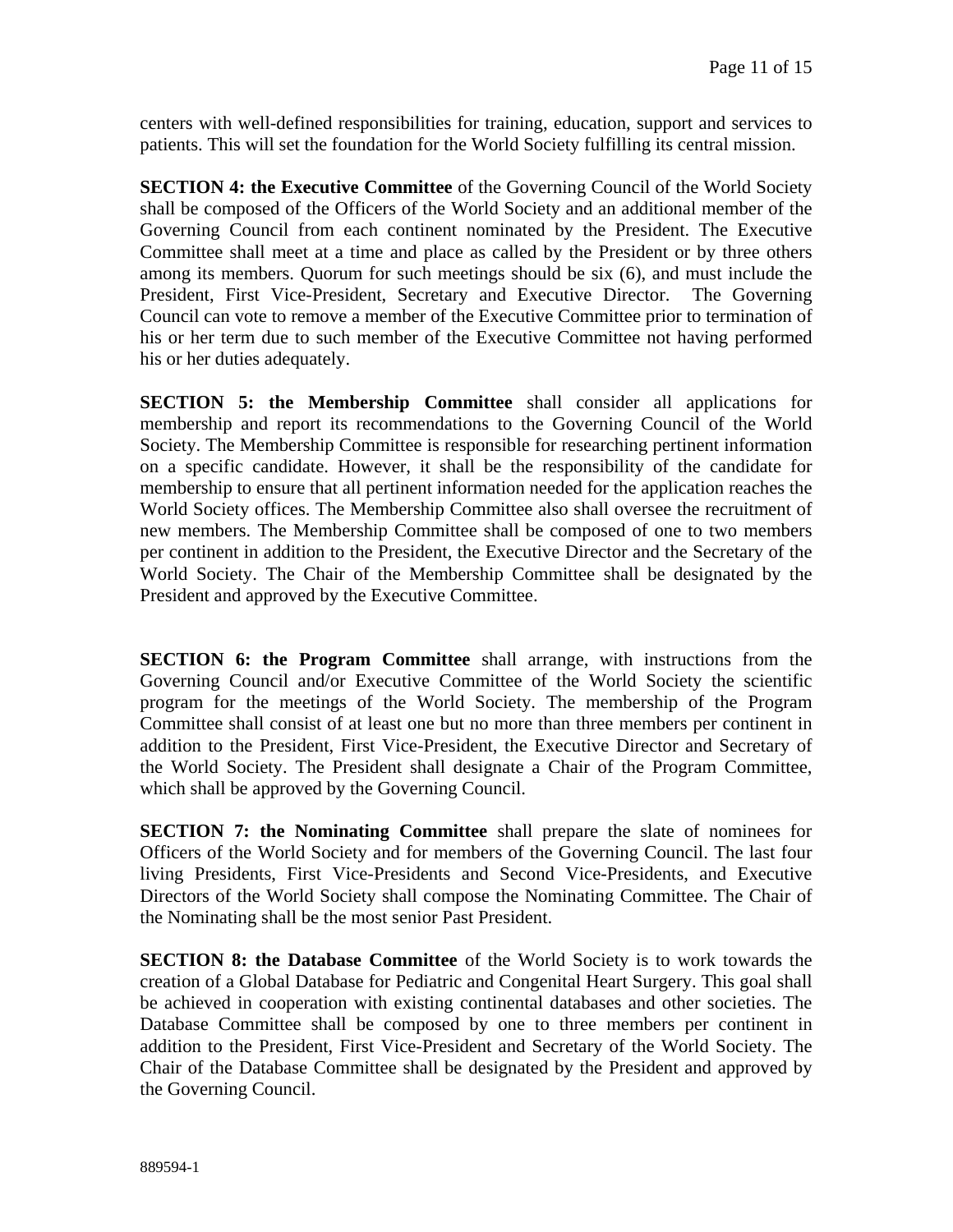**SECTION 9: the Publications Committee** of the World Society shall oversee the development and maintenance of a website for the World Society, shall also oversee the establishment of a scientific journal, shall find a publisher for the journal, and shall oversee the business relationships between the World Society and a publisher. The Publications Committee shall have advisory oversight for all official publications of the World Society and shall make recommendation to the Editor and the Governing Council. The Publications Committee shall be composed of one or two members per continent in addition to the President, First Vice-President, the Executive Director and Secretary of the World Society. The President shall designate a Chair to the Publications Committee, to be approved by the Governing Council. The Publications Committee shall seek and recommend an Editor of the scientific journal of the World Society when such a journal becomes established. The Editor shall then selected by a vote of the Governing Council.

**SECTION 10: the Fundraising Committee** of the World Society shall be responsible for planning fundraising activities in order to support the work of the World Society to achieve its goals and fulfill its mission. The Fundraising Committee shall be composed of one to three members per continent in addition to the President, First Vice-President, Second Vice-President, Treasurer, Secretary and Executive Director. The Chair of the Fundraising Committee shall be designated by the President and approved by the Governing Council.

### **ARTICLE 10: FINANCES**

The World Society is a not-for-profit organization that shall be incorporated in Canada.

**SECTION 1: The fiscal year** of the Association shall be determined by the Governing Council of the World Society.

**SECTION 2: Initiation and annual dues** shall be determined by the Governing Council of the World Society.

**SECTION 3:** Assessments may be levied upon active members from time to time as decided by the Governing Council of the World Society.

#### **SECTION 4: Expenses:**

- **1.** Expenses of less than US Dollars 500 may be independently authorized by the President, Executive Director, or Treasurer.
- **2.** Expenses of greater than or equal to US Dollars 500 and less than US Dollars 1000 may be authorized by signatures from both the Treasurer and either the President or Executive Director.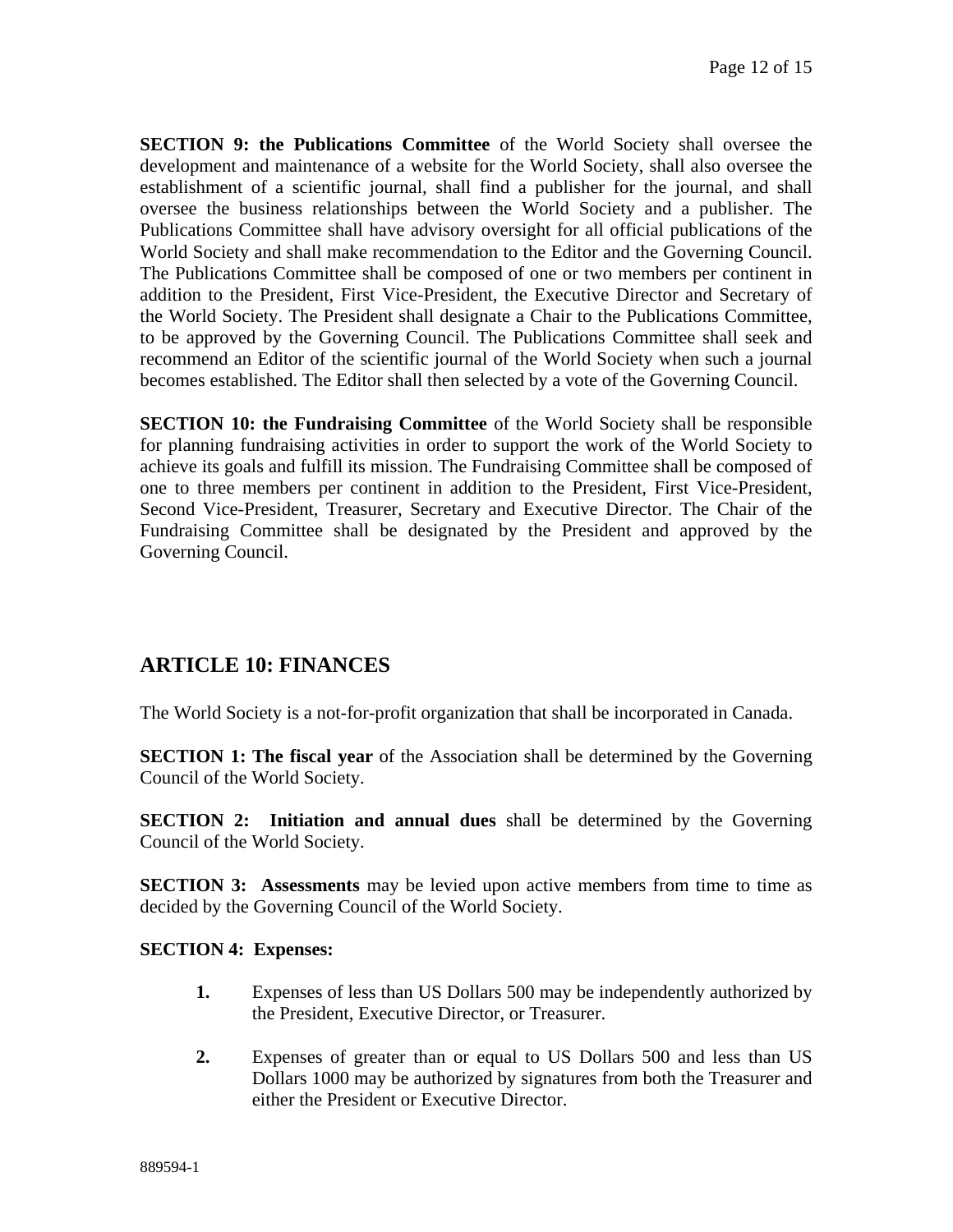**3.** Expenses of greater than or equal to US Dollars 1000 will require majority approval and vote of the Executive Committee.

### **ARTICLE 11: MEETINGS**

The time and place of the Annual meeting of the members of the World Society (also known as the Annual business meeting) will be determined by the Governing Council. The Annual meeting will take place during the general Scientific Meetings held every two years. In the years without general Scientific Meetings, the Annual meeting will be held during a Regional Meeting designated for that purpose by the Governing Council, or during a World Summit meeting designated for that purpose by the Governing Council. A minimum of five percent (5%) of the voting members are needed to requisition the Governing Council to call a special general meeting of the World Society. With regard to all Annual and special meetings of the members, all meetings of the Governing Council, or any council or committee thereof, notice of any such meeting shall be in writing (this includes electronic e-mail), shall be sent to the recipients thereof at their respective last known address on the books and records of the World Society and shall be given either by notice published in a World Society newsletter sent to the recipients and/or by mail or other reasonable means to individual members, and the notice shall be a minimum of fourteen (14) days unless a different notice period is provided for in these by-laws for the meeting in question. With regard to meetings of members other than the Annual meeting, the notice shall contain sufficient information to allow the members to form a reasoned judgment as to the matters to be discussed thereat. It shall be open to the recipient of a notice to waive the necessity of receipt thereof, and to ratify, approve and confirm proceedings taken at the meeting that was the object of the notice.

Members will be notified of the Annual meeting at least four (4) months in advance. The presence of voting members constituting no less than five percent (5%) of the voting members shall be necessary to constitute a quorum at any meeting of the members (the "5% Minimum Members Quorum"). In no event shall such 5% Minimum Members Quorum be less than two voting members.

Every member entitled to vote at a meeting of members and in attendance thereat is entitled to give one vote. Unless the Canada Corporations Act or the by-laws of the World Society otherwise provide, all questions proposed for the consideration of the members at any meeting of members shall be determined by the majority of votes.

### **ARTICLE 12: BY-LAW AMENDMENTS AND ENACTMENTS**

Suggested amendments to the by-laws, or suggestions for the enactment of by-laws, must be forwarded to the **Governing Council** at least six months prior to a meeting of the World Society for consideration. The purpose for such amendments must be clearly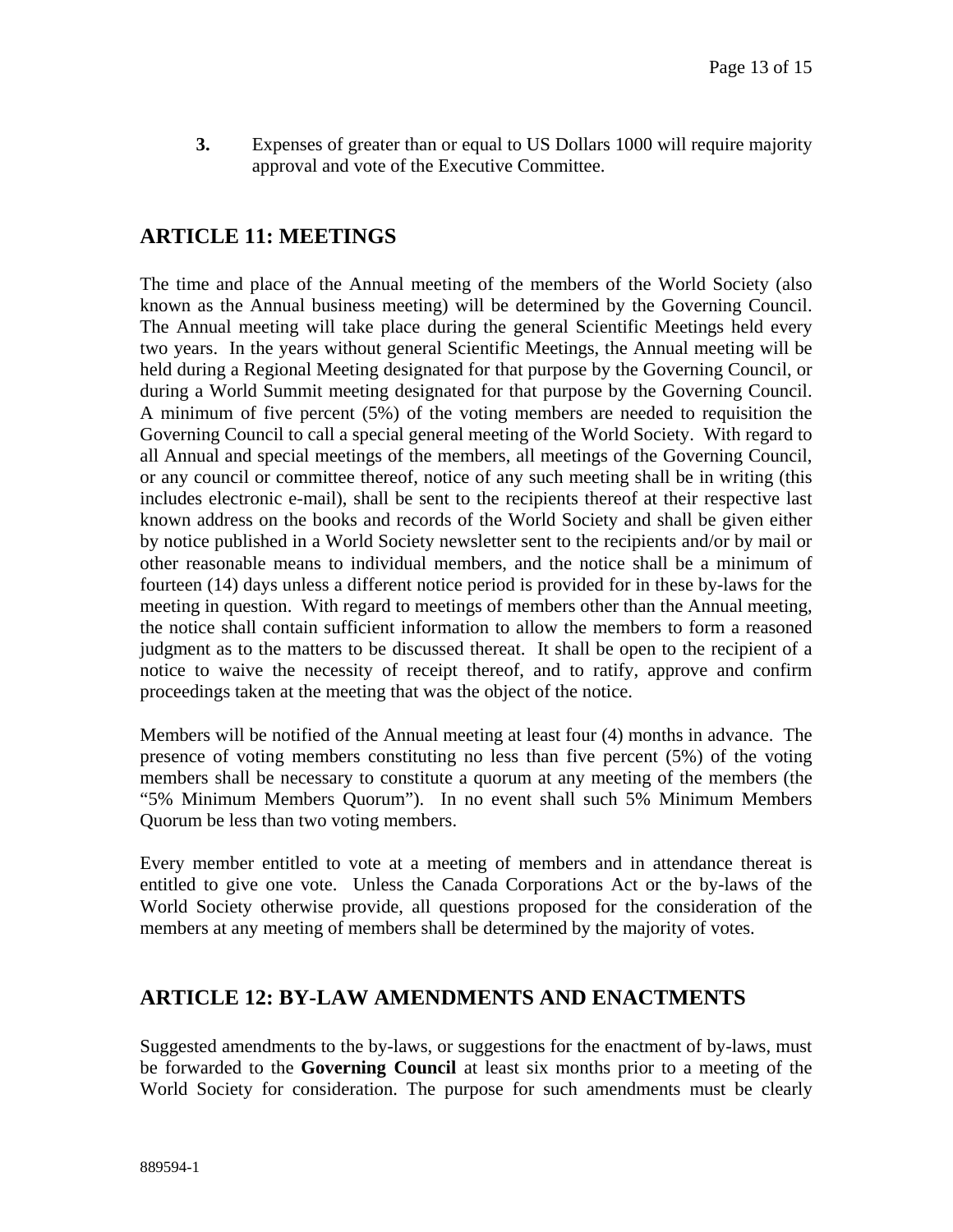explained by their author or authors. The **Governing Council** shall study and then accept or reject such amendments or enactments by a majority vote. An amendment or enactment of by-laws accepted by the **Governing Council** shall be put forward to a vote by the members at a meeting of the members of the World Society. A by-law amendment or enactment will require a two-thirds vote in favor by the members at the meeting. By-laws may be repealed in accordance with the foregoing provisions of this Article 12, *mutatis mutandis*. The repeal, amendment or enactment of by-laws shall not be enforced or acted upon until the approval of the Minister charged with application of Part II of the Canada Corporations Act (currently the federal Minister of Industry) has been obtained.

# **ARTICLE 13: EXECUTION OF DOCUMENTS**

Unless otherwise directed by the Governing Council, deeds, instruments, contracts, certificates and other documents ("Documents") will be signed on behalf of the World Society by the Executive Director on the instructions from the President, and failing that, Documents can be signed on behalf of the World Society on the instructions from the President or Executive Director by one off the following officers in the following order: First Vice-President, Second Vice-President, Secretary, Treasurer.

The Directors may from time to time on behalf of the World Society borrow money upon the World Society's credit, and secure repayment of such borrowings by hypothec, mortgage, pledge or other collateral security upon any or all of the present and future property of the World Society, and any related loan and security documents may be executed on behalf of the World Society as referred to in the previous paragraph of this Article 13.

# **ARTICLE 14: AUDITORS**

An auditor of accounts of the World Society will be appointed at the Annual meeting of the members of the World Society. The auditor will audit the accounts of the World Society and make a report to the members at the Annual meeting.

# **ARTICLE 15: REMUNERATION**

Directors, officers and members of councils or committees shall not be remunerated by the World Society for acting as such, with the exception of the Editor.

### **ARTICLE 16: CORPORATE SEAL**

The seal, the impression of which appears in the margin is adopted and acknowledged as being the seal of the World Society. The seal shall remain in the custody of the Founding President until the earlier of his death, his physical or mental incapacity reasonably